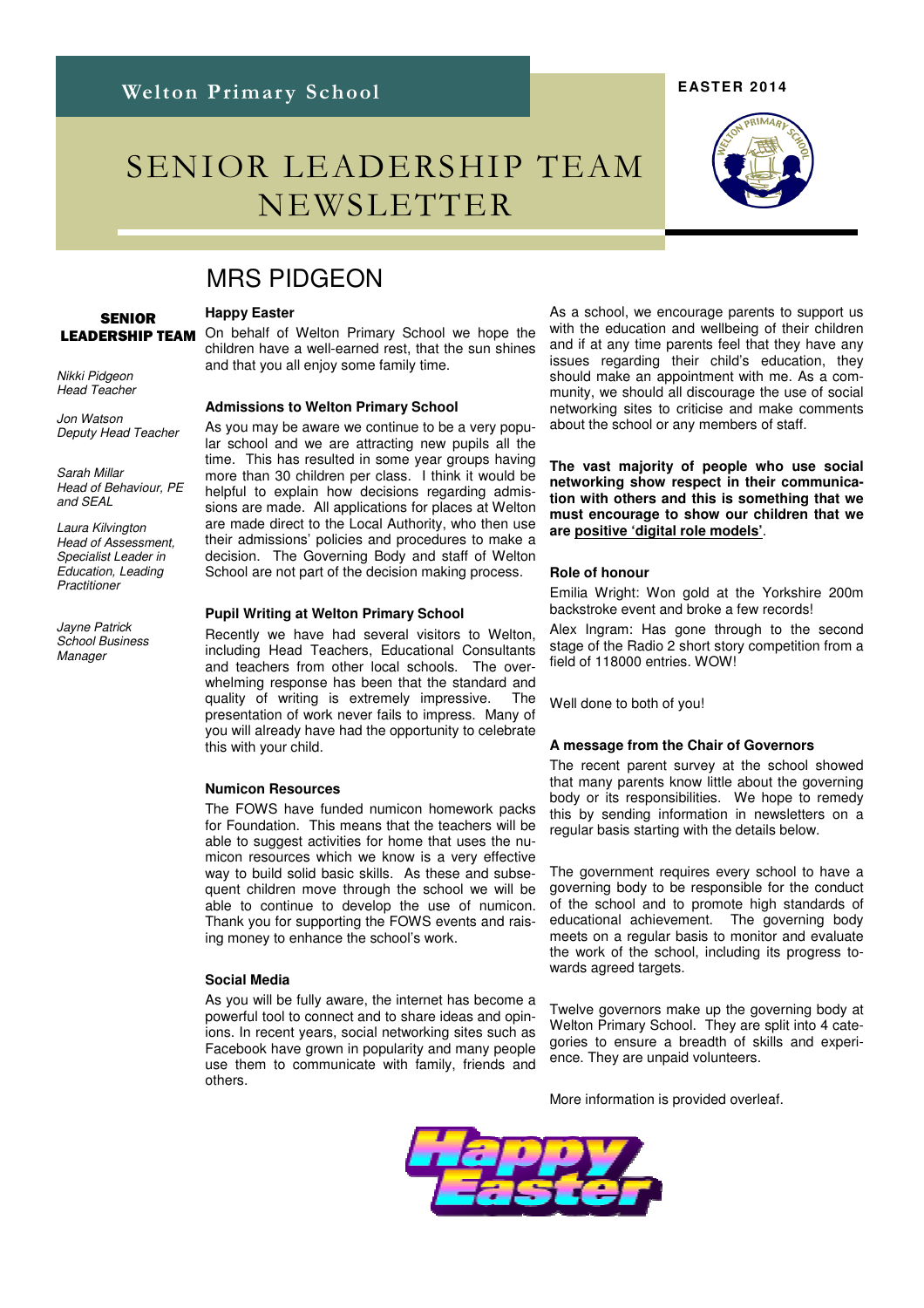The categories of Governors are:

- Local Authority  $-2$  members appointed by the Local Authority
- Community  $-3$  members from the local community
- Parents 4 parents elected by all parents at the school
- Staff one teaching and one non-teaching member elected by all school staff
- The Head Teacher is automatically a member of the governing body.

At present the governors are:

#### Ruth Henry (Community and Chair)

I moved to Welton after retiring from being a teacher in Hull primary schools. I have also been a Home-School Liaison Teacher and Special Needs Co-ordinator both of which involved working closely with parents. One of my governor duties which I most enjoy is meeting parents at Parents Evenings, New Intake meetings and other events. I have been a governor since 2006 and Chair of the Governing Body since 2009. My particular responsibility is for Special Educational Needs.

#### Judy Sargieson (Community and Vice-Chair)

When I retired from working in education as a teacher and lecturer I decided to maintain my interest in the education of children by volunteering as a school governor. Over the past 20 years I have served as a governor and Chair of Governors on a number of governing bodies. As a Welton resident I was very happy to join the Governing Body when a Community Governor was needed. My special responsibility is for Foundation Stage and Transition.

#### Elaine Bielby (Community)

I am Vicar of St. Helen's Church, Welton with Melton and a Training Adviser for the Diocese of York. I have been a governor since arriving in Welton in 2001, with special responsibility for Religious Education. I also take assemblies at the school and enjoy welcoming children, staff and families to St. Helen's on special occasions, such as Christmas, and for year group visits.

#### Rachael Fell (Local Authority)

I am a Senior Lecturer in Education and Learning at Bishop Grosseste University, Lincoln. I am also a Voluntary director of a local Care Farm. I have been a governor for 3 years and take responsibility for Literacy and Safeguarding.

#### Paul Deane (Local Authority)

I am a chartered accountant spending over 10 years working with public sector bodies. My main focus however has been education and I have gained significant experience as a manager at a 'Big Four' firm. I am currently re-training as a secondary mathematics teacher. I am the governor responsible for maths.

#### Diane Wright (Parent)

I have 3 children at the school and have Early Childhood as my specialism. I have been on the Governing body for nearly 3 years. My areas of responsibility are Science and Early Years.

#### Liz Leake (Parent)

I am an Occupational Health Advisor. Both my daughters attend Welton Primary School. I have been a governor since October 2013. My particular responsibility is for Educational Visits.

#### Richard Sizer (Parent)

I am the UK Director for a local seafood company. Both my daughters attend Welton Primary School. I have been a governor since October 2013. So far there has been an awful lot to learn but it is very rewarding to be able to work closely with the school. My special responsibility is for Physical Development.

#### Patrick Douse (Parent)

I am 45, married to Louise and have one child, Isabelle, age 6, who loves going to school. I have my own architectural consultancy. I'm totally new to the school governor position but will do my best to contribute and enjoy the position.

#### Sarah Millar (Teaching Staff)

I have been a staff governor at Welton Primary School for over 10 years. I have been a teacher for 24 years. My original interest in the role was to find out about the impact of the governors in a school and how a governing body works in tandem with the head teacher. I have remained a governor, as it helps me to understand the decision making process that happens with regards to finance and budgets. I can then help other teaching staff comprehend this too. It is an excellent opportunity to explain to governors the practical impact that decisions made by the school; Local Authority and government actually have in the classroom.

#### Martin Webster (Non-teaching Staff)

I have been an active committee member of the school PTA (FOWS) since 2001 when my sons attended the school. I became part of the school staff as Caretaker in 2007 and joined the governing body in 2012. I am the Training Link Governor.

The members of the Welton Governing Body have a wide range of experience and expertise which enables them to take a strategic view in assessing the policies, targets and priorities of the school.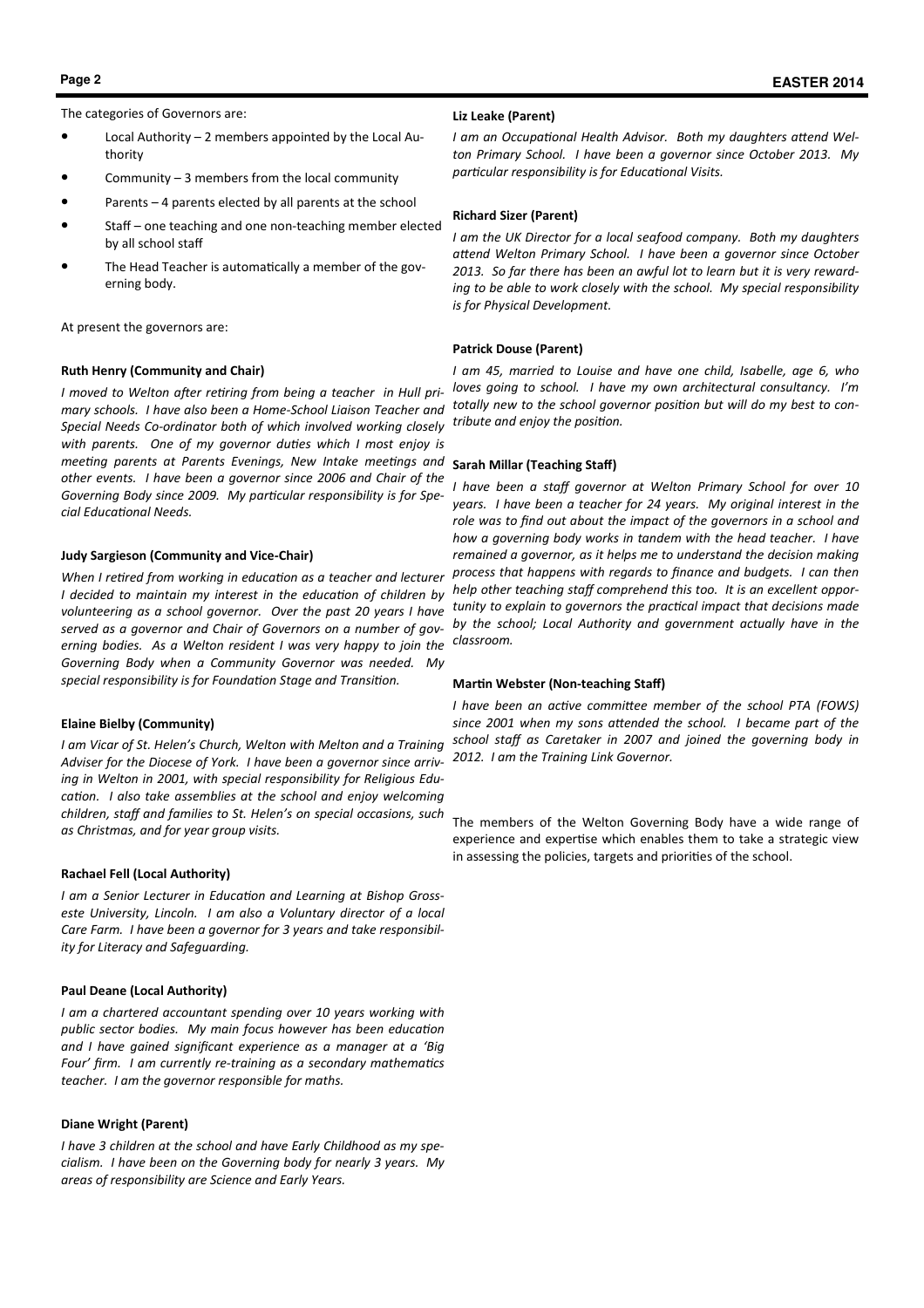### **MRS MILLAR**



Children and staff took part in raising money for the Sport Relief Charity this term. The children tried as many different "boot camp" exercises as possible. They worked really hard and had some fun with children from other classes. The current grand total is a staggering

#### **£1671.14!**

Thanks to everyone who has donated, but special mentions should be made to Jack Steel, Sam Bates and Ethan Tasker in Year 6 who took part in a sponsored run and raised a fantastic £155, and Jack Warren, Alex Ingram, Kara Adamson, Betsy Stephenson, Seth Stephenson and Zac Sewell who all raised a substantial amount for the charity.

#### **Sport competitions**

Key stage two children have been lucky enough to compete in different sports this term, representing their school. I am so pleased that this year, we have been able to enter two netball teams into the schools league and both teams are performing very well. Some year 6 children took park in a rugby competition at South Hunsley last week. More sporting events will be taking place next term.

#### **Cycling**

Many year five pupils have also taken up the offer of gaining their 'Bikeability' award. This is a two day, rigorous course which is aimed at keeping every child safe on the bicycles whilst using the road. This programme is offered to children in year five.

#### **Other Sport**

Years 5 and 6 have just started seven lessons of cricket with cricket coach Ross Atkinson. This is the "chance to shine" programme which encourages children to improve their team game strategies and individual skills.

#### **Clubs**

Mr Rowe has just completed running a football club for children in Year 1 and 2. More sessions will be available in the summer term. The Golf Coach, Oliver Cross, has also started running a "starting golf" club for children from Years 3 - 5. Nineteen children have signed up for this first set of lessons. Oliver will be advertising again for further session which will start in the summer term.

### **DATES FOR YOUR DIARIES**

| Monday 28 April    | Back to School                               |
|--------------------|----------------------------------------------|
| Tuesday 29 April   | Y5 visit to Murton Park                      |
| Wednesday 30 April | Y4 Design Workshop pm                        |
| Thursday 1 May     | Y1 visit to Castle Museum, York              |
|                    | Y3 visit to Murton Park                      |
| Tuesday 6 May      | Y2 visit to The Deep                         |
| Friday 9 May       | Class and Netball Team Photographs           |
| Monday 12 May      | <b>SATS</b> week                             |
| Monday 19 May      | Y6 visit to 'Making It'                      |
| Tuesday 20 May     | Y5 Big Sing event at Swanland Primary School |
| Friday 23 May      | Break up for half term                       |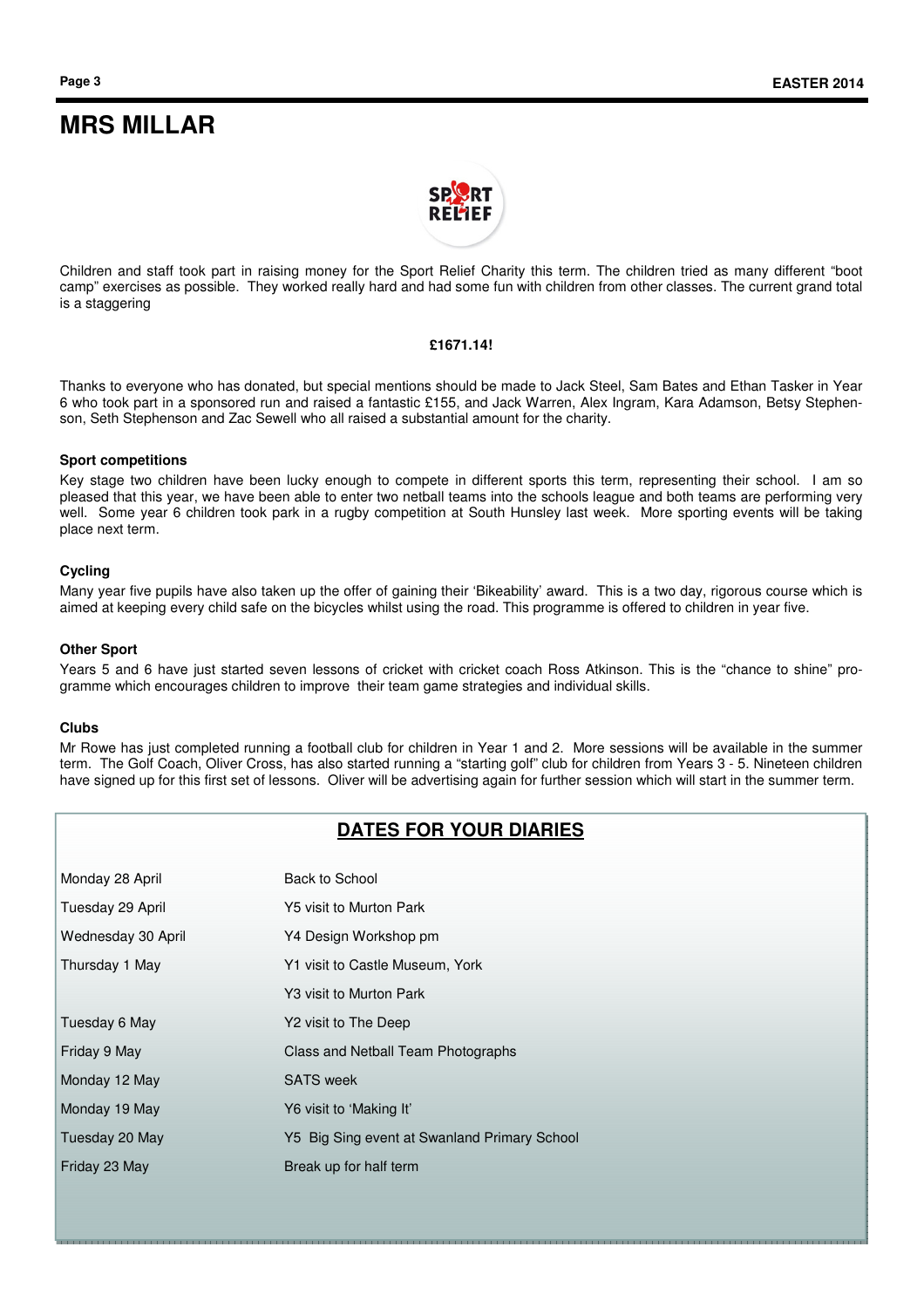#### **W.I.L.S. Update**

Our Welton Independent Learning Skills (W.I.L.S.) are proving to be a real success with pupils and staff alike. When I'm walking around school and visiting classrooms I am always pleased to see how well the W.I.L.S. are being used and discussed. They are also highly visible on display around corridors and classrooms too.

In Friday's special mentions celebration assembly it is fascinating and highly enjoyable to listen to all the reasons why children deserve their special mentions – usually staff choose one of the WILS as part of the explanation of the child's achievement.

Having a shared language and understanding of such important characteristics throughout the school is really important. That is why, each SLT newsletter I will be explaining, in a little more detail, each one of the W.I.L.S., so that you can refer to them at home and have a good understanding of each of these important skills.

The 8 W.I.L.S are: Stickability, Personal Best, Risk It, Organised, Asking Questions, Focus, Collaboration and Reflection.

#### **W.I.L.S. in Focus: Stickability**

Stickability is the word we devised to explain what we expect from our learners with regards to resilience and determination. We are keen for children to keep going at something, even though it can get tough or tricky, or sometimes even feel impossible. Even if something seems relatively easy in order to get better we have to stick at it. People say that it takes 10,000 hours to become an expert at something and as we all know most things in life don't come easily and definitely need to be worked at.

We want to help children foster their inbuilt and independent resilience to keep on going. What can this look like?

Simple examples are not giving up reading a tricky word in a book, reading it again, using what we know about its phonics, the context and plausible possibilities. Or, in Maths, not just saying "I don't get it" as soon as you hear or read something that sound complicated, but trying to 'stick' with it to break it down and have a really good try at working it out.

In writing, stickability is vital – the importance of not just accepting your first attempt, looking at it again and trying to make it the best it can be. Re-reading , editing and improving your work is a superb sign of stickability! If sketching something, stickability is also that determination to make it the best it can be, and editing and improving. (Ask the children to tell you about Austin's butterfly!)

Stickability can also be demonstrated with friendship, when it takes patience, consistency and effort to get through ups and downs. A good friend and class mate demonstrates stickability towards others.

Stickability is a great skill to have, to develop and to improve. How good is your stickability? Can you help stickability at home? What will you aim to stick at, even though it is tricky?

## **MISS KILVINGTON**

#### **Parent Workshops**

At Welton, we aim to involve parents as much as possible. As part of that, we have some exciting parent workshops planned for the summer term. Detail of times and dates are to follow!

#### **Reading Workshop**

Back by popular demand is the Key Stage 2 Reading Workshop. This workshop aims to explain how we assess reading at Welton and provide you with take away pack, full of resources you can use at home to help develop your child's reading. Mrs Millar will then lead a session of Reciprocal Reading, which is a strategy we use help children to slow down with their reading and provides them with the skills to examine text more closely. To enhance the session this time around, we will then give you the opportunity to read with your child at the end of the session and try out some of the resources you have been given.

#### **Punctuation and Grammar**

We are working hard to develop the children's ability to understand how to punctuate their sentences and construct them correctly. A big part of this development is providing the children with the understanding of the parts of speech (nouns, verbs etc) so that they may use them correctly. Mr Lomas and I will lead a Parent Workshop which will aim to explain our expectations across Key Stage 1 and 2 and share with you the shared language which we share with the children, so that you can help to develop the quality of your child's written work at home. You will get the opportunity to play some of the games we play with the children and then end the session by completing a sentence level game with your child to see it in action! You will get a goodie bag of game ideas to take away!

Please look out for more details to follow. We have a Numicon workshop and some more SEAL workshops coming soon!